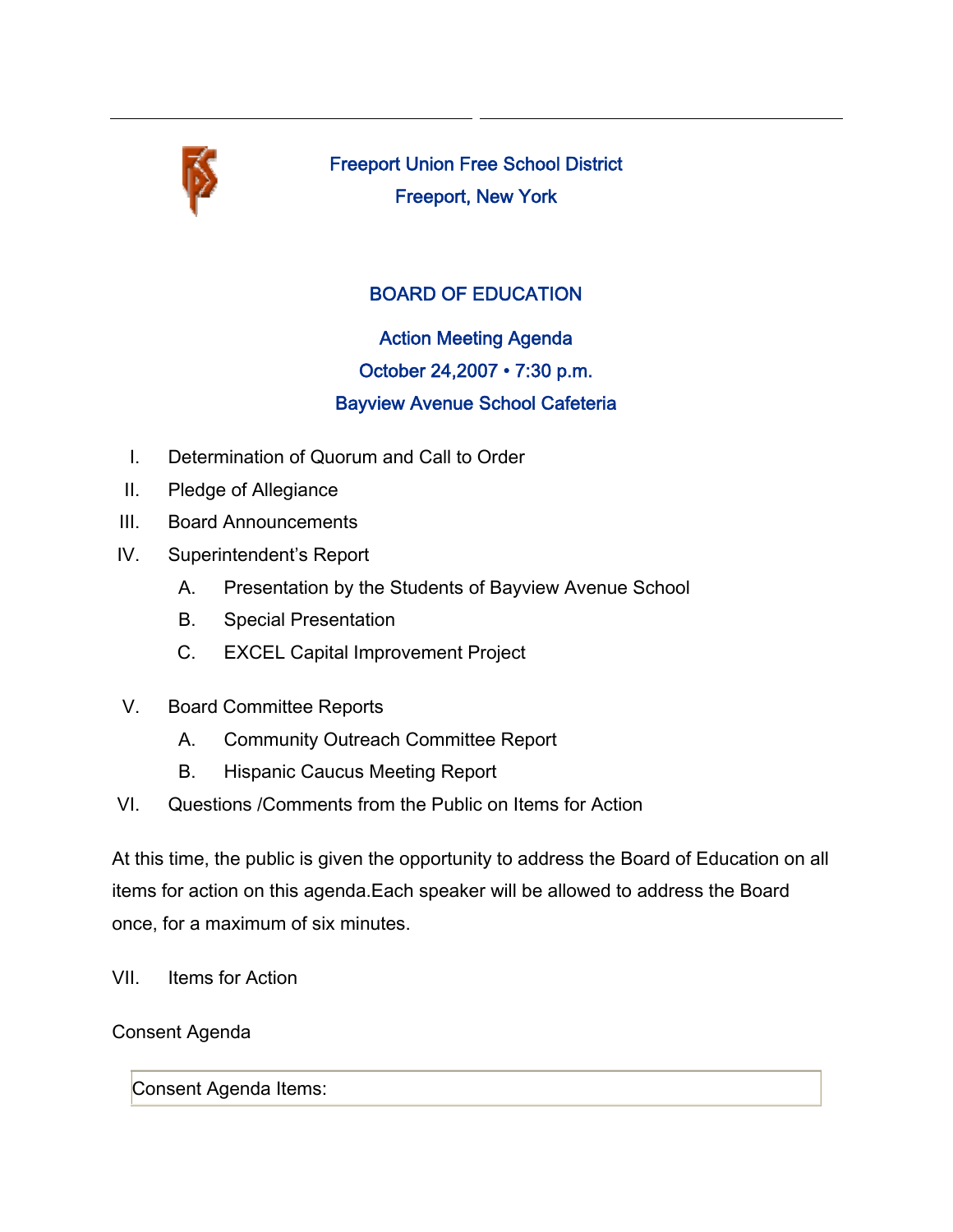BE IT RESOLVED that the Board of Education of the Freeport Union Free School District hereby approves the following items; A; B (I, 2, 3, 4); C (1).

A. Consent - Approve

Acceptance of the Minutes:

September 4, 2007; September 19, 2007; September 26, 2007.

B. Consent - Approve

## Personnel Action

- 1. Request for Leave of Absence
- 2. Change of Status
- 3. Resignation of Staff
- 4. Appointment of Staff
- C. Consent Approve

**Education** 

1. Acceptance of the Minutes from the Committees on Special Education and Preschool Special Education

September 27, 2007.

- IX. Other Items for Action
	- C. Personnel
		- 1. Granting of Tenure
	- B. Finance
		- 1. Acceptance of a Scholarship